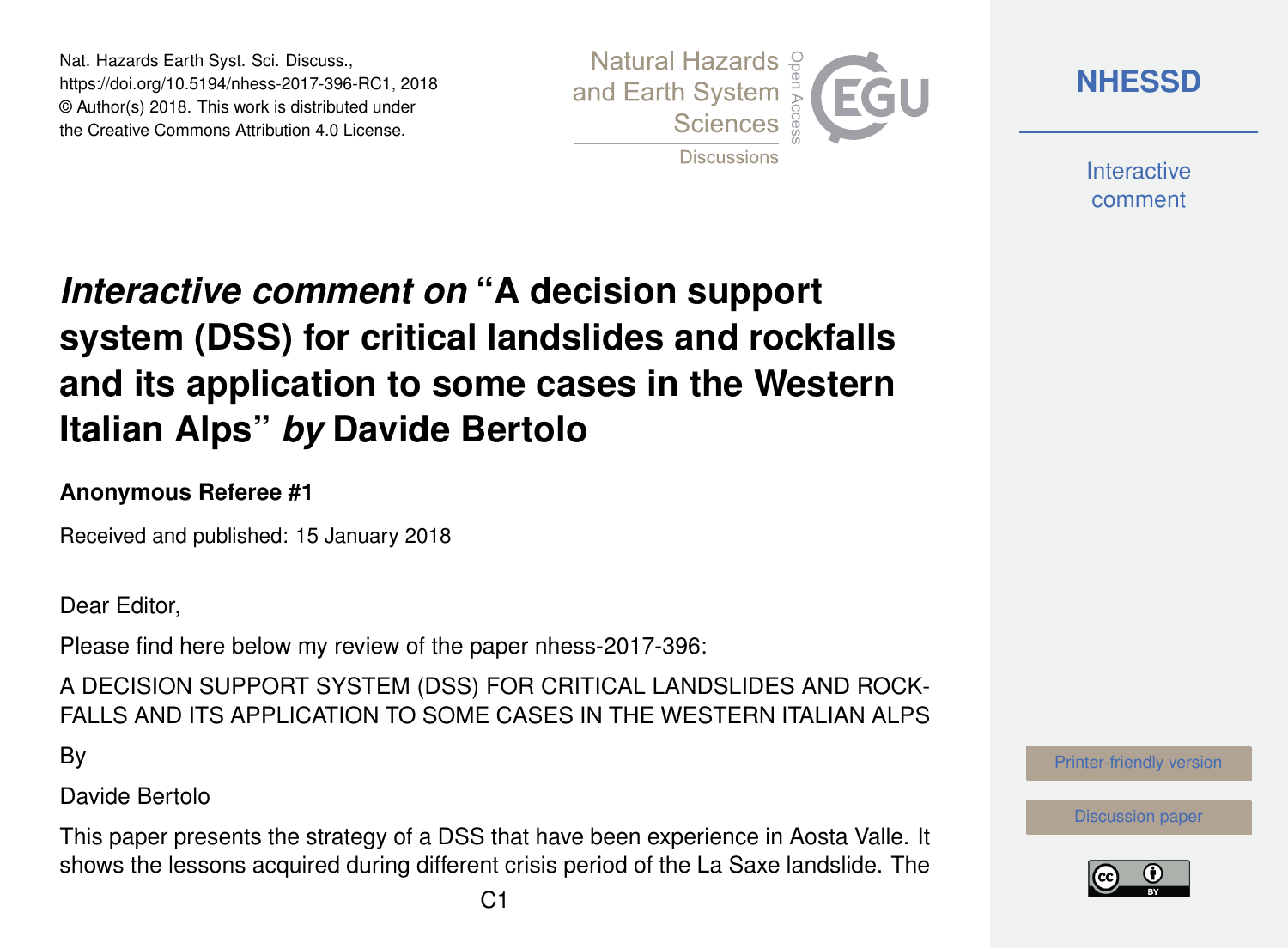goal of the paper is to objectivize the decisions, taking into account expert knowledge in addition to threshold values that can be updated within the DSS. The porposed solution include Bayesian approach based on clinical diagnosis approach. It also explain how this DSS is now applied to other instabilities.

#### General comments

The paper is interesting, because it present a real experience of EWS on a very high hazardous landslide. It is noteworthy that such a paper based on experience is valuable and must be published. Nevertheless, the paper suffer from a few problems:

- It is a bit too long and can be reduced.

- The paragraphs (new lines) are too short all along the text; several new lines must be cancelled.

- The abstract must shorten, and to be a real summary of the paper instead of arguments.

- The paper dos not include a real introduction. The section 1 must reworked accordingly. It means emphasis on what are the issue with monitoring and a presentation of where and how existing EWS and DSS exists. A few more references must be added.

- The section 1.1: can change to 2. What do we learn from La Saxe. AS La Saxe is the base of the thoughts, the system must be fully presented with a map of sensors and monitoring system.

- I am not sure that the example of Lilianes site and the Brenva rock avalanche necessitate sections, in my opinion the mention that it has been applied to other site with providing the value of Pr, Se, etc. is sufficient. It does not bring any new arguments in the discussion.

If these recommendations are followed, in my opinion, the paper will be a very interesting and important contribution.

### **[NHESSD](https://www.nat-hazards-earth-syst-sci-discuss.net/)**

**Interactive** comment

[Printer-friendly version](https://www.nat-hazards-earth-syst-sci-discuss.net/nhess-2017-396/nhess-2017-396-RC1-print.pdf)

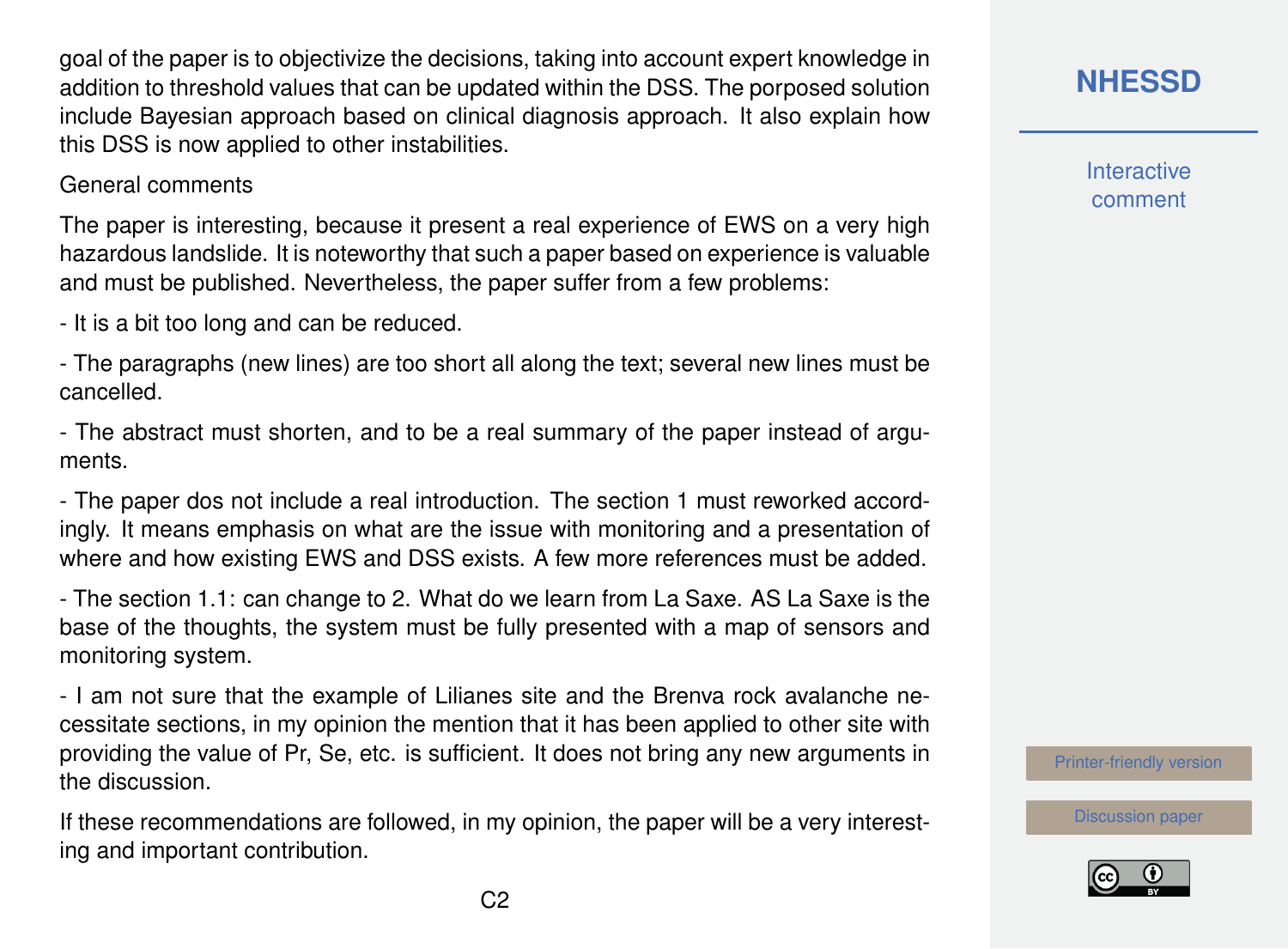Specific comments

- P2 line 13: Introduction

- P2 line 15: what does mean "numerical monitoring"?

- P2 line 20: Fukuzono references can be added.

- At the end of the introduction must mention La Saxe landslide where it has been developed.

- P4 line 4: add a reference to "dispatching system" or explain. The 24 of V24: what does it mean?

- P4 line 4: add a reference to "dispatching system" or explain. The 24 of V24: P4 line 16: V24?

- P4 line 4: add a reference to "dispatching system" or explain. The 24 of V24: P4 line 18: "neo-formation scars and fractures" can expressed in a different way.

- P4 line 4: add a reference to "dispatching system" or explain. The 24 of V24: P4 line 4: add a reference to "dispatching system" or explain. The 24 of V24: P5: lines 13-14: I do not follow!

- P4 line 4: add a reference to "dispatching system" or explain. The 24 of V24: P6 lines 3-18: part of this can be moved to introduction.

- P4 line 4: add a reference to "dispatching system" or explain. The 24 of V24: P4 line 4: add a reference to "dispatching system" or explain. The 24 of V24: P6: lines 34-38: = repetition.

- P4 line 4: add a reference to "dispatching system" or explain. The 24 of V24: P7 line 5: I am not used that formulation, but in my opinion "=H0" is not standard natation for the Null hypothesis.

- P4 line 4: add a reference to "dispatching system" or explain. The 24 of V24: P7: a

## **[NHESSD](https://www.nat-hazards-earth-syst-sci-discuss.net/)**

**Interactive** comment

[Printer-friendly version](https://www.nat-hazards-earth-syst-sci-discuss.net/nhess-2017-396/nhess-2017-396-RC1-print.pdf)